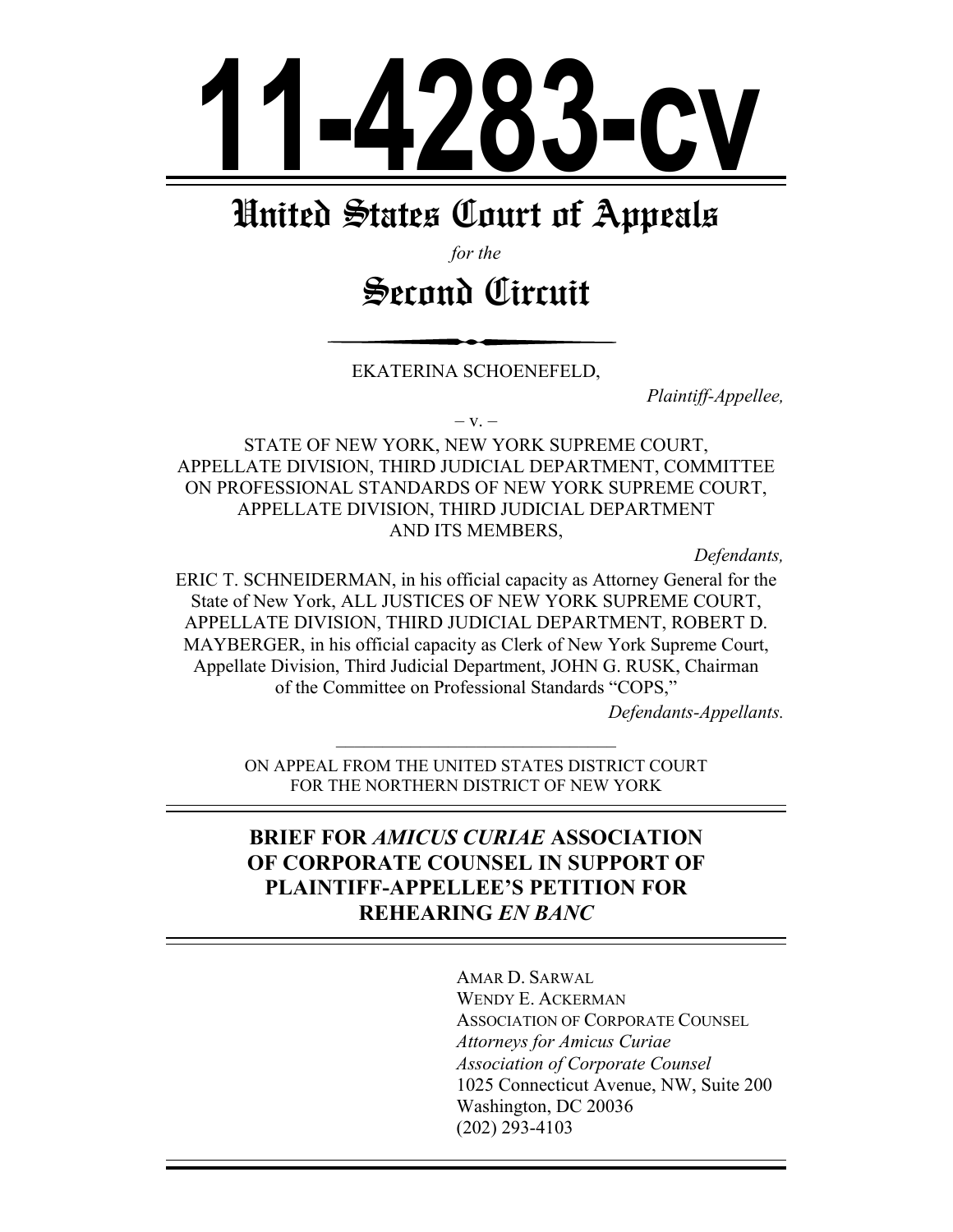## **TABLE OF CONTENTS**

| I. | The Panel Majority's Decision Conflicts with Longstanding   |  |
|----|-------------------------------------------------------------|--|
| П. | The Panel Majority's Decision Will Impose Significant Costs |  |
|    |                                                             |  |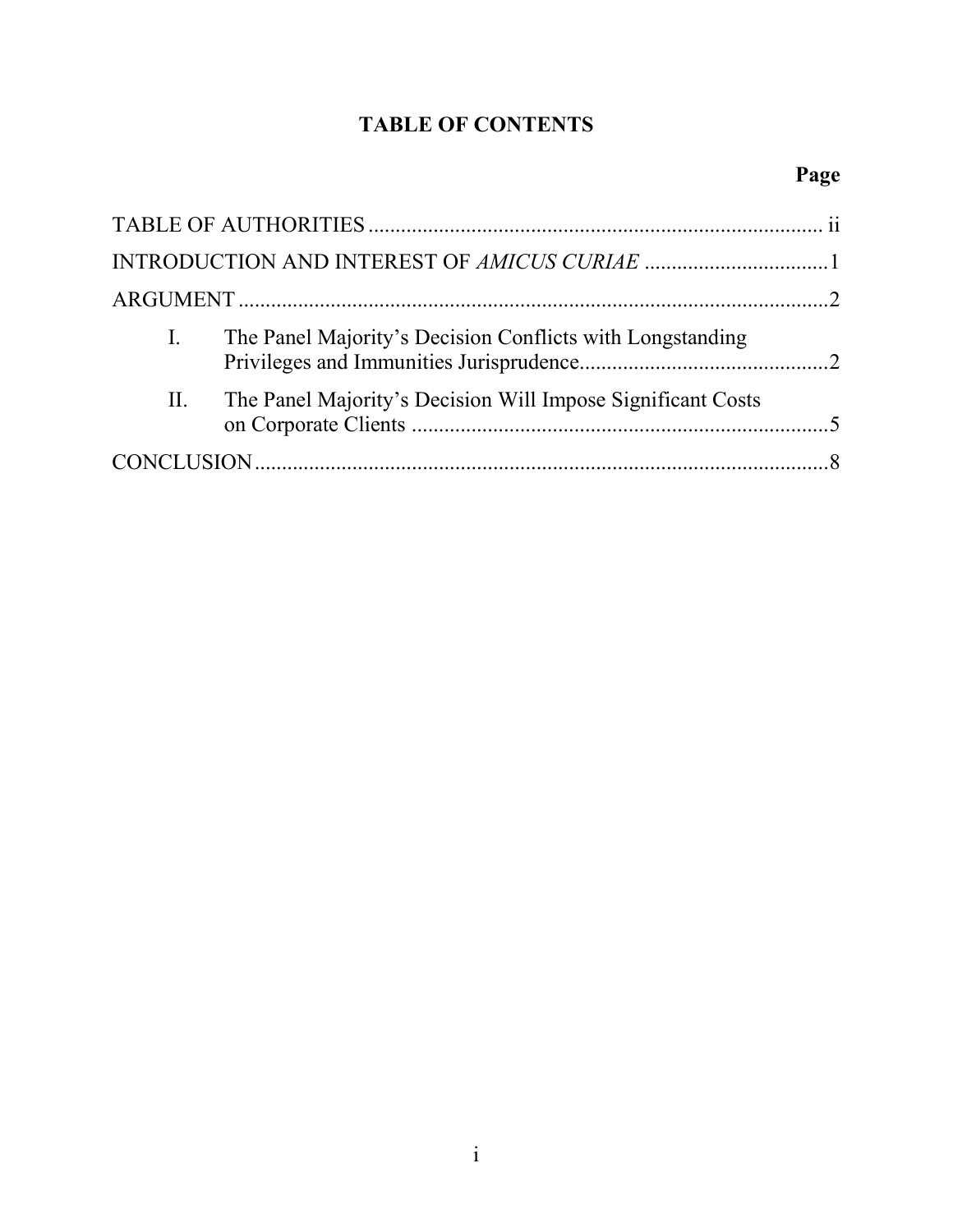## **TABLE OF AUTHORITIES**

## **Cases:**

| Connecticut ex rel. Blumenthal v. Crotty, |      |
|-------------------------------------------|------|
| McBurney v. Young,                        |      |
| Schoenefeld v. New York,                  |      |
| Schoenefeld v. Schneiderman,              |      |
| Supreme Court of N.H. v. Piper,           |      |
| Supreme Court of Va. v. Friedman,         | 2, 3 |

## **Statutes & Other Authorities:**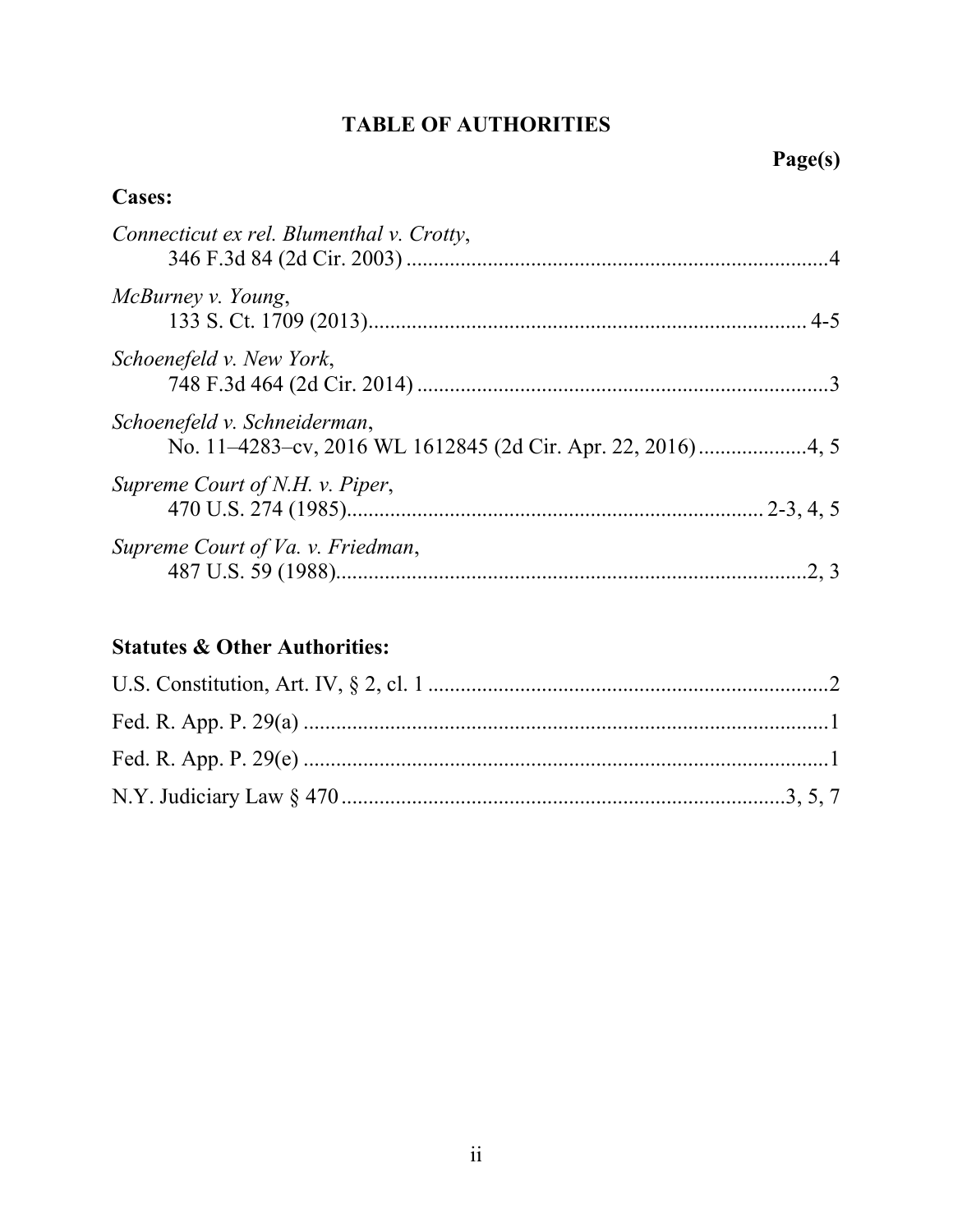### **INTRODUCTION AND INTEREST OF** *AMICUS CURIAE*[1](#page-3-0)

The Association of Corporate Counsel ("ACC") is a global bar association of over 40,000 in-house attorneys who practice in the legal departments of more than 10,000 organizations in over 85 countries. The entities that ACC's members represent vary greatly in size, sector, and geographic region, and include public and private corporations, public entities, partnerships, trusts, non-profits, and other types of organizations. For over 30 years, ACC has advocated to ensure that courts, legislatures, regulators, bar associations, and other law or policy-making bodies understand the role of in-house counsel and the legal departments where they work. To that end, ACC regularly files *amicus curiae* briefs in courts throughout the nation, including this Court.

ACC has a strong interest in this case. The panel majority upheld a New York law that explicitly discriminates against nonresident attorneys seeking to practice law in the state by requiring them to maintain the expense of a New York office. Since its inception, ACC has sought to protect corporate counsel from unnecessary barriers that preclude lawyers from representing their clients across state lines. The panel majority's narrow reading of the Privileges and Immunities

<span id="page-3-0"></span> <sup>1</sup> No person other than amicus and its counsel authored this brief in whole or in part. No party, no party's counsel and no other person – other than the amicus curiae, its members, or its counsel – contributed money that was intended to fund preparing or submitting the brief. Federal Rule of Appellate Procedure 29(a) authorizes this brief. All parties have consented to the filing of this brief, which is timely filed within seven days "after the principal brief of the party being supported [was] filed," in accordance with Federal Rule of Appellate Procedure 29(e).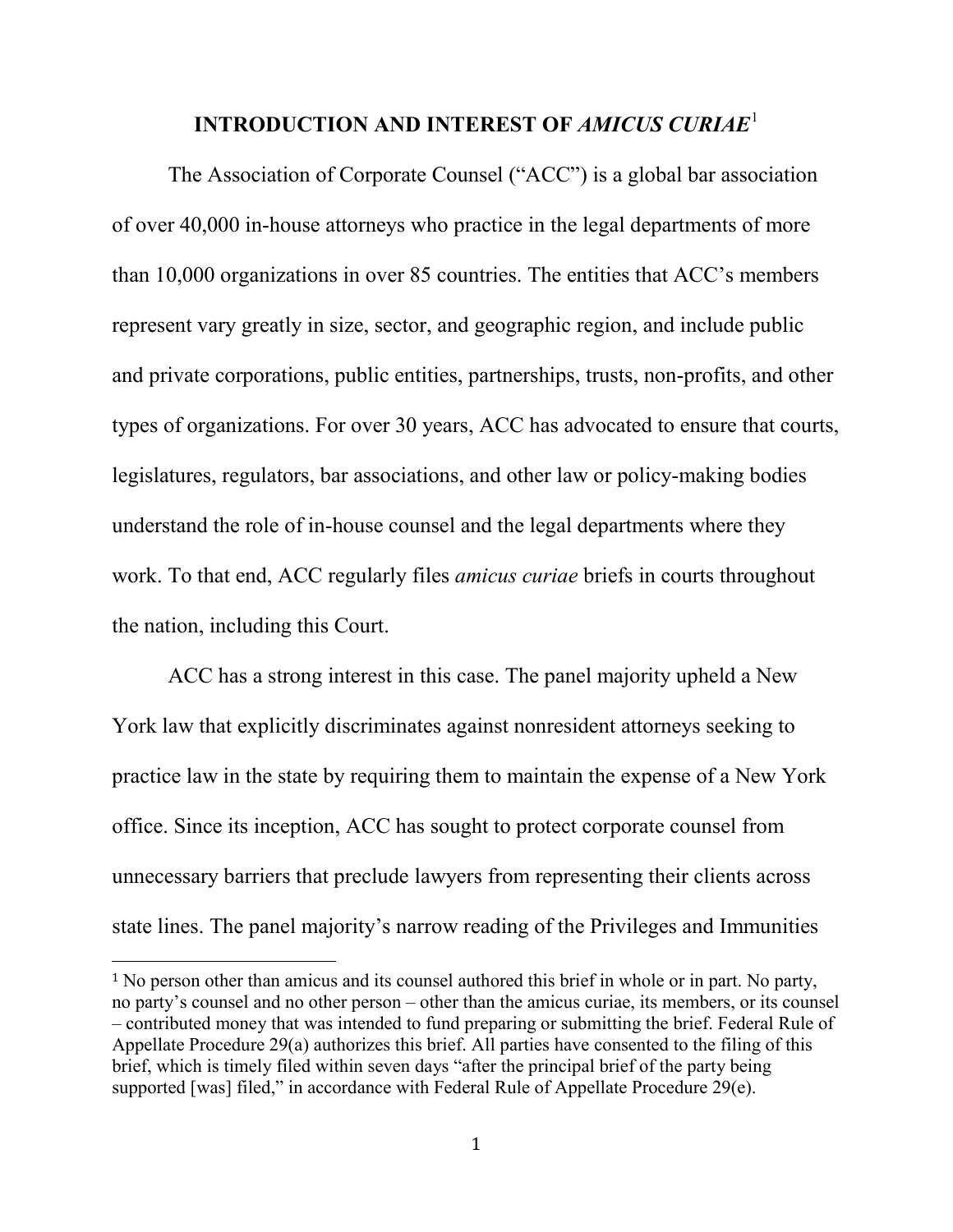Clause gives a constitutional stamp of approval to such barriers and is contrary to both law and policy. Rehearing *en banc* is warranted to enable the full Court to address the important issues presented by this case.

#### **ARGUMENT**

ACC submits that this case presents an "exceptional issue" supporting rehearing for two reasons. *First*, the panel majority's decision is directly contrary to U.S. Supreme Court precedent. *Second*, the decision will result in unnecessary and costly obstacles to the multijurisdictional practice of law in this country.

### **I. The Panel Majority's Decision Conflicts with Longstanding Privileges and Immunities Jurisprudence**

Article IV, § 2, cl. 1, of the Constitution provides that the "Citizens of each State shall be entitled to all Privileges and Immunities of Citizens in the several States." When examining claims that a citizenship or residency classification offends the Privilege and Immunities Clause, the Supreme Court has established a two-step inquiry.

*First*, "[t]he activity in question must be sufficiently basic to the livelihood of the Nation . . . as to fall within the purview of the Privileges and Immunities Clause." *Supreme Court of Va. v. Friedman*, 487 U.S. 59, 64-65 (1988) (internal quotation marks, citations and alterations omitted). The Supreme Court has found that "the practice of law . . . is sufficiently basic to the national economy to be deemed a privilege protected by the Clause." *Id*. at 66 (citing *Supreme Court of*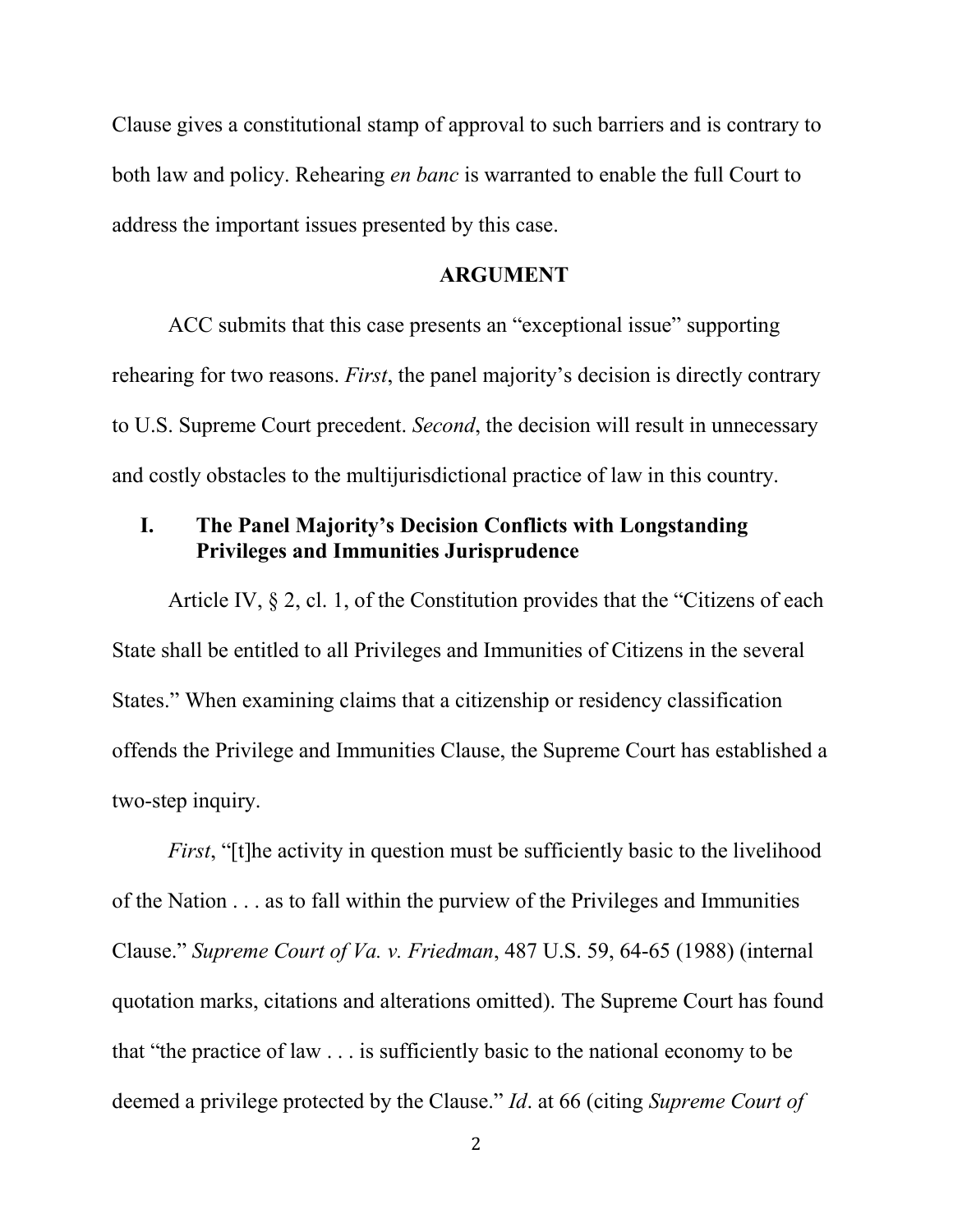*N.H. v. Piper*, 470 U.S. 274, 280-81 (1985)). Accordingly, "the Clause is implicated whenever . . . a State does not permit qualified nonresidents to practice law within its borders on terms of substantial equality with its own residents." *Friedman*, 487 U.S. at 66. *Second*, if a law, in fact, discriminates against out-ofstate residents, the state must demonstrate that "(i) there is a substantial reason for the difference in treatment; and (ii) the discrimination practiced against nonresidents bears a substantial relationship to the State's objective." *Piper*, 470 U.S. at 284.

New York Judiciary Law § 470 cannot stand under the Supreme Court's two-step test. *First*, the law facially discriminates against out-of-state attorneys with regard to the practice of law by requiring nonresident attorneys but not resident attorneys to maintain an "office for the transaction of law business" within the state. As the panel recognized in its original opinion, that requirement discriminates against nonresident attorneys by imposing a substantial burden on them that residents do not bear. *See Schoenefeld v. New York*, 748 F.3d 464, 468 (2d Cir. 2014) (noting that the law "carries with it significant expense – rents, insurance, staff, equipment *inter alia* – all of which is in addition to the expense of the attorney's out-of-state office, assuming she has one"). Thus, "it appears that Section 470 discriminates against nonresident attorneys with respect to their fundamental right to practice law in the state." *Id*. at 469.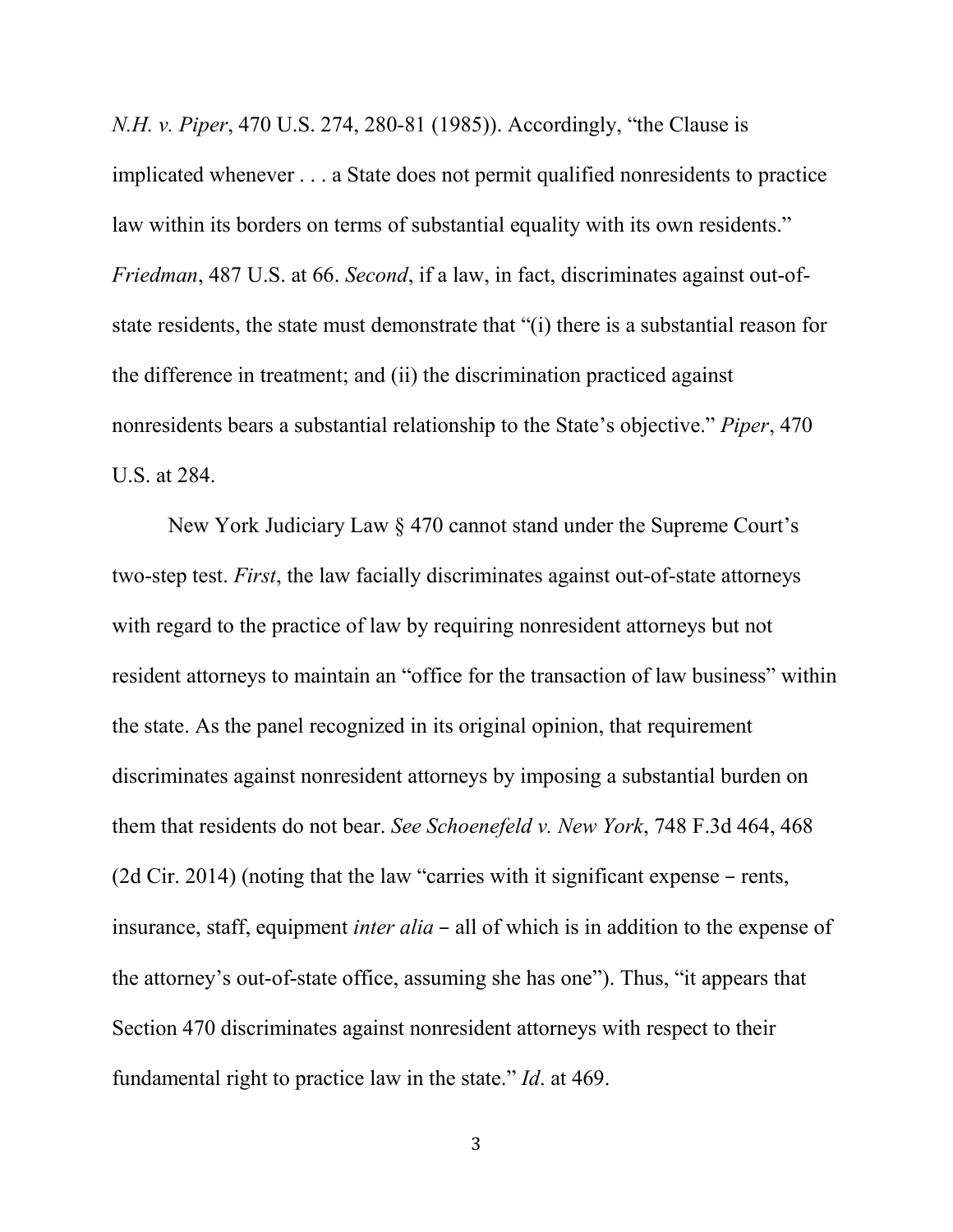*Second*, the State of New York does not provide "sufficient justification for the discrimination." *Connecticut ex rel. Blumenthal v. Crotty*, 346 F.3d 84, 94 (2d Cir. 2003). As Judge Hall notes in dissent, the state's "proffered justifications for the in-state office requirement – effectuating service of legal papers, facilitating regulatory oversight of nonresident attorneys' fiduciary obligations, and making attorneys more accessible to New York's courts – are plainly not sufficient to justify the difference in treatment." *Schoenefeld v. Schneiderman*, No. 11–4283– cv, 2016 WL 1612845, at \*14 (2d Cir. Apr. 22, 2016). In today's electronic world of instantaneous communication and fast transit, the need to serve legal papers and make attorneys "accessible" does not justify requiring lawyers to maintain a physical office in a state. That is particularly true given that a lawyer's out-of-state office (*e.g.*, Newark) may easily be closer to the New York court in which she seeks to practice (*e.g.*, Manhattan) than a resident's office (*e.g.*, Buffalo). New York's argument that an in-state office requirement is necessary to regulate the behavior of nonresident attorneys is also unpersuasive, as the state "has the authority to discipline all members of the bar, regardless of where they reside." *Piper*, 470 U.S. at 286.

In upholding the New York statute at issue, the panel majority relied on the faulty premise that the plaintiff did not "allege or offer some proof of a protectionist purpose." *Schoenefeld*, 2016 WL 1612845, at \*5 (citing *McBurney v.*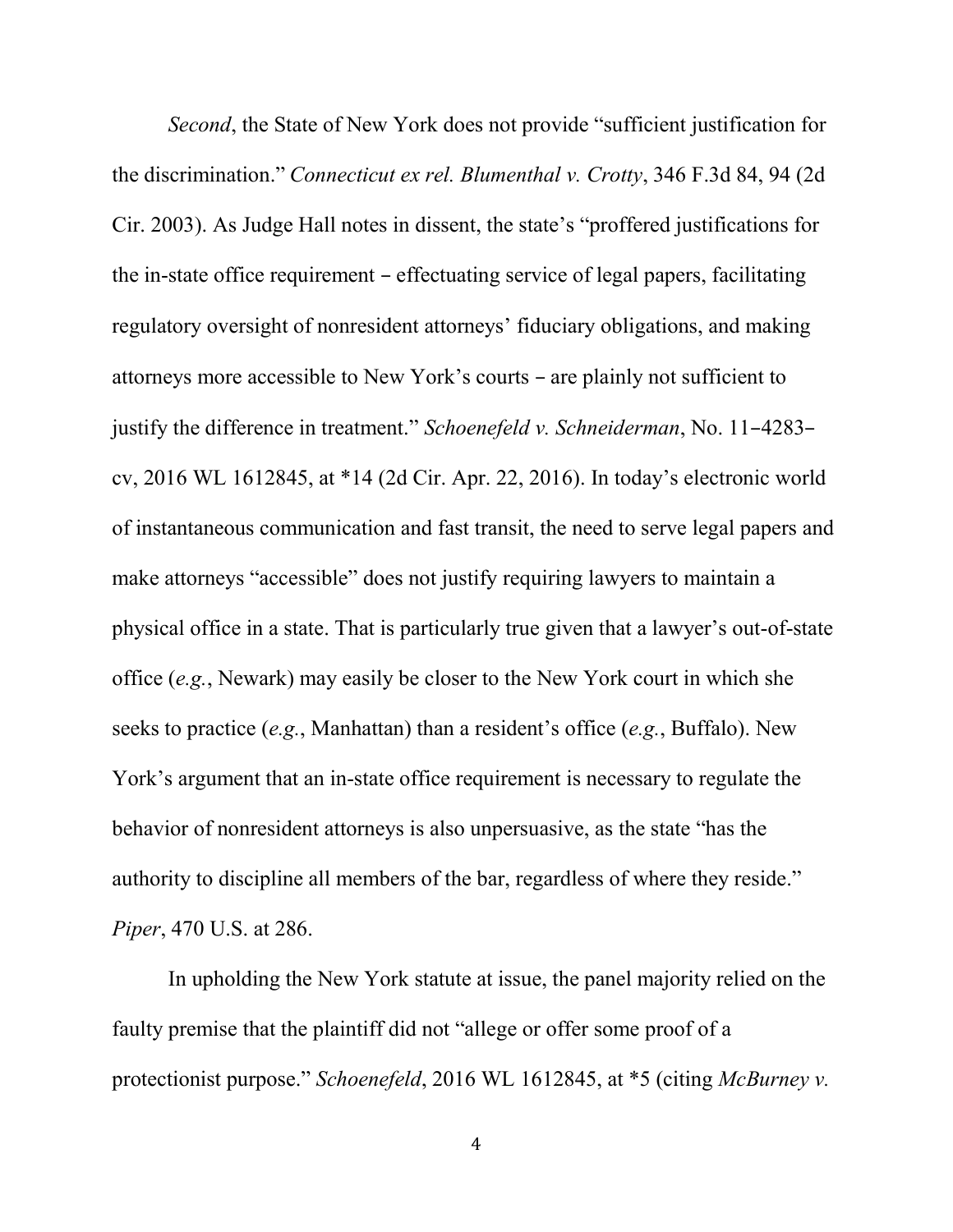*Young*, 133 S. Ct. 1709, 1716 (2013)); *see also Schoenefeld*, 2016 WL 1612845, at \*1 (Section 470 "does not violate the Privileges and Immunities Clause because it was not enacted for the protectionist purpose of favoring New York residents in their ability to practice law").

By requiring plaintiffs to make out a *prima facie* case of discriminatory intent, the panel majority effectively eliminated the requirement that states provide a substantial justification for laws that discriminate against nonresidents. As Judge Hall explains in dissent, there is no basis for the majority's ruling; the Supreme Court's "protectionist purpose" language in *McBurney* was mere "dicta" and "should not be read as unanimously altering the longstanding two-step Privileges and Immunities analysis." *Schoenefeld*, 2016 WL 1612845, at \*12 & n.2.

In sum, rehearing *en banc* is essential to correct the panel majority's erroneous legal reasoning and enforce the constitutional right of nonresident attorneys to practice law "on terms of substantial equality" with residents of New York. *Piper*, 470 U.S. at 280.

### **II. The Panel Majority's Decision Will Impose Significant Costs on Corporate Clients**

Rehearing *en banc* is further supported by the adverse – and unwarranted – implications of the panel majority's ruling for the legal industry in this country. Over the last few decades, ACC's members have worked hard to change unnecessary and burdensome state laws and regulations preventing in-house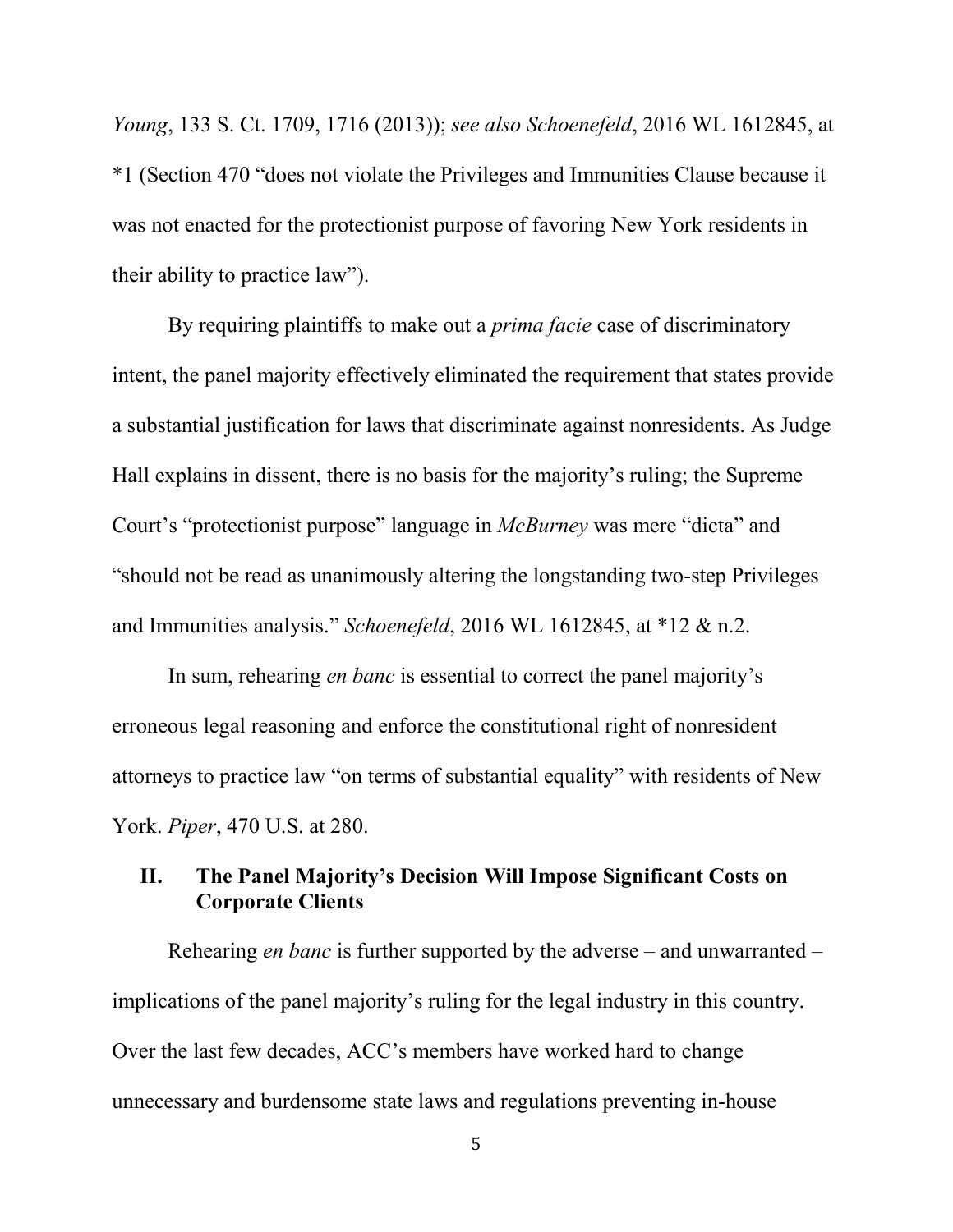attorneys from providing legal services to the corporations for which they work. In particular, ACC has fought to enable in-house counsel to practice anywhere without cumbersome bar admission or registration requirements so long as they are members in good standing to practice law in at least one jurisdiction. This saves costs and gives corporations the flexibility they need in a global economy to move their in-house lawyers around to meet constantly changing business and legal demands.

In recent years, great strides have been made in this area. Forty-seven states have modified their rules to allow for multijurisdictional practice by in-house counsel on behalf of their client-employers, enabling U.S. companies to employ inhouse lawyers whose law licenses come from other states. However, many unnecessary restrictions remain, including burdensome registration requirements as well as rules mandating special permission for in-house attorneys to appear in court, prohibiting in-house attorneys from volunteering for pro bono work, and forbidding non-U.S. lawyers to practice as in-house counsel. The panel majority's legal analysis represents a giant step backward as it gives states wider latitude to restrict the practice of law by out-of-state attorneys. Corporate clients will needlessly be forced to pay higher legal fees and be deprived of their counsel of choice – a result that is particularly untoward in a time when many in-house legal departments must "do more with less."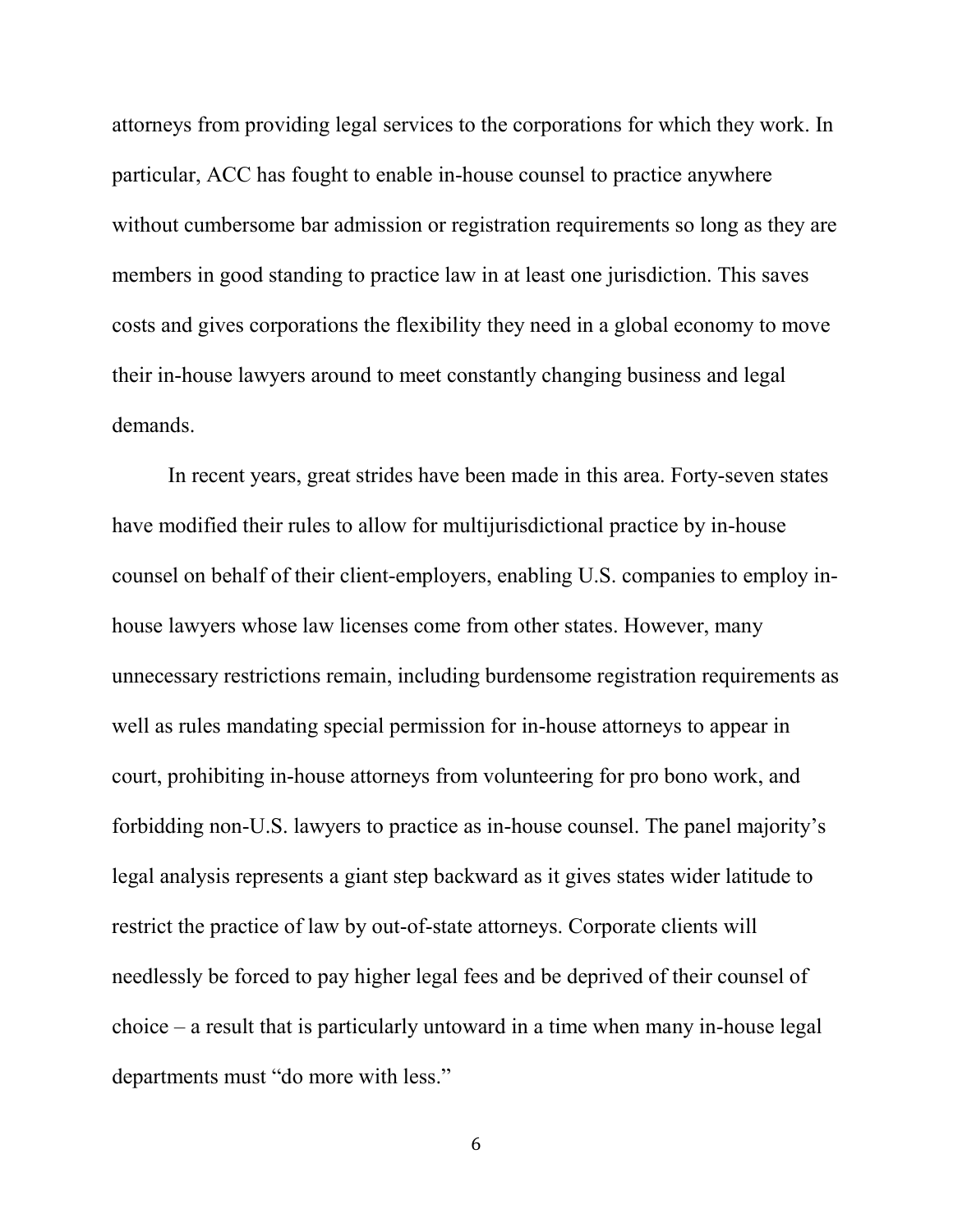Specifically, New York Judiciary Law § 470 imposes substantial costs on inhouse counsel and their employers. Many ACC members belong to the bars of numerous states and need the flexibility to represent their employers in the courts of those states even though they do not maintain a physical office there. New York's law forces corporations to hire outside counsel that they otherwise would not need, thereby increasing legal expense and depriving businesses of the ability to use experienced in-house lawyers who are intimately familiar with the company's history, personnel and procedures.

Section 470 also hurts corporations (located both inside and outside of New York) by stripping them of their ability to use outside attorneys who are members of the New York bar but do not maintain an office in New York. For example, the law prohibits New Jersey as well as New York companies from hiring New Jersey lawyers to represent them in the New York courts if the lawyers do not maintain a New York office even though those lawyers are fully qualified to practice in the state (and may provide greater value for their services and/or have a longstanding relationship with the client).

Finally, New York's physical office requirement imposes significant costs without any corresponding benefit. In this modern age of the Internet, email, telecommuting, videoconferencing, virtual law offices and fast transit, there is simply no basis for any state – much less a state at the center of global commerce –